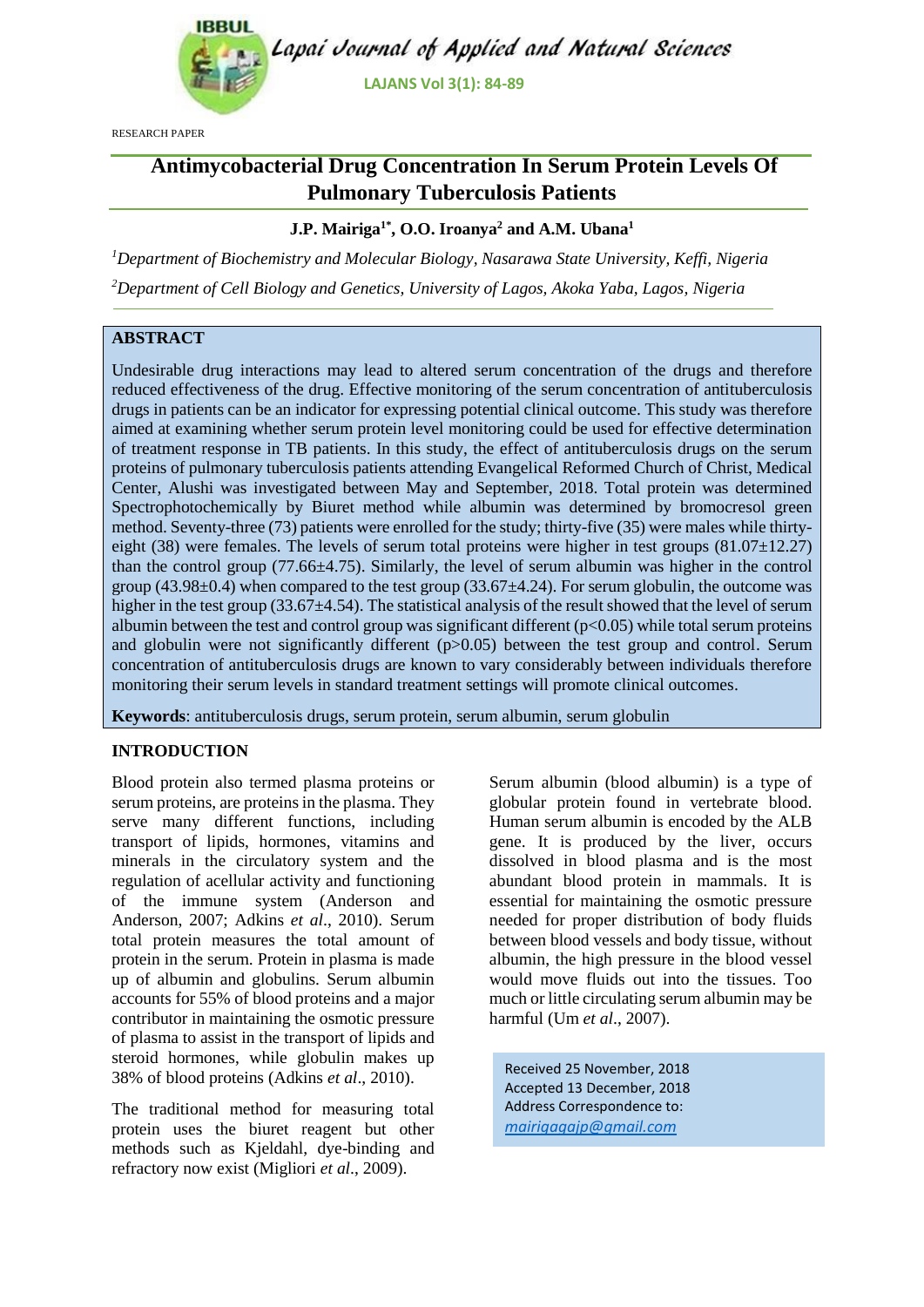Globulin is made up of different types of proteins called alpha, beta and gamma. Some globulins are made by the liver, while others are made by the immune system. Some globulins bind with haemoglobin while others transport metals such as iron in the blood and help fight infections. Globulin is tested to determine the chances of developing an infection and to check for blood diseases such as multiple myeloma or macroglobulinemia (Somoskou *et al*., 2001).

Tuberculosis (TB) is a serious, persistent worldwide health problem due to its high risk of person to person transmission, morbidity and mortality (Pasipanodya, 2013). Therapeutic regimens of antituberculosis drugs are extremely effective although most TB patients respond well to standard treatments, some show recurrence, acquired drug resistance or adverse effects. Studies have shown that undesirable drug interactions among the anti-TB drugs or between the antituberculosis drugs and other drugs used by the patients can occur, as can adverse reaction to varying degrees of severity (Blumberg *et al*., 2003). Drug interaction can alter the serum concentrations of the drugs involved, thereby reducing their effectiveness (Pai, 2006).

Most challenging treatment outcomes of the antituberculosis drugs are related to various factors, among which are the dose and time of the day at which the medication is administered, patients' age, nutritional status, presence of preexisting disease and dysfunctions such as alcoholism, impaired liver and kidney functions and HIV co-infection (Brasil *et al*., 2002).

Serum concentrations of anti-tb drugs are known to vary considerably between individuals (Pasipanodya *et al.,* 2012; Tostman *et al.,* 2013). Low serum concentration of antitb drugs may therefore be associated with poor treatment outcome (Pasipanodya, 2013; Alsultan and Peloquin, 2014). It is important therefore to examine whether effective monitoring of the serum concentration of antitb drugs in patients can be an indicator for expressing potential clinical outcome. This study was therefore aimed at examining whether serum protein level monitoring could be used for effective determination of treatment response in TB patients.

### **METHODOLOGY**

### **Study Location**

The study was carried out at Evangelical Reformed Church of Christ, Medical Center, Alushi located at latitude  $8^{\circ}54N$  and longitude 8 <sup>o</sup>34E of Akwanga, Nigeria (Akwa *et al.,*  2007).

### **Sample population and size**

The sample size was determined based on WHO/World Bank, (2001) sample size formula. A total of 73 subjects made of 53% males and 30% females aged between 18-70 years on antituberculosis treatment were recruited. Ethical approval was obtained from the management of the Hospital while consent was granted by patients to carry out the study.

### **Sample Collection**

5mls of venous blood was collected from the subjects using disposable syringe and dispensed into plain labeled tubes. The specimens were centrifuged at 300rpm for 6 minutes. The serum was separated into aliquots in sterile eppendorf tubes by using sterile Pasteur pipettes. The entire procedure was carried out under aseptic conditions. The separated serum was stored at - 4 <sup>0</sup>C until ready for use.

## **Methods**

Total serum protein was determined spectrophotometrically using Biuret (Doumas *et al*., 1981). Here copper ion reacts with alkaline solution with protein peptides bonds to give a purple coloured biuret complex, where the amount formed is directly proportional to the amount of total of protein in the specimen.

Total serum albumin was determined by Bromocresol green method (Doumas *et al*., 1981). The measurement of serum albumin is based on quantitative binding to the indicator 3,3',5,5'-tetrabromocresol sulphonephthalein (bromocresol green BCG) the albumin BCGcomplex absorbs maximally the 578nm, the absorbance being directly proportional to the concentration of albumin in the sample.

The total serum globulin was determined by subtracting albumin values from total protein.

### **Statitiscal Analyses**

Data obtained from the test results were subjected to statistical analysis using Regression and Correlation Analysis with the help of Statistical Package for Social Sciences (SPSS).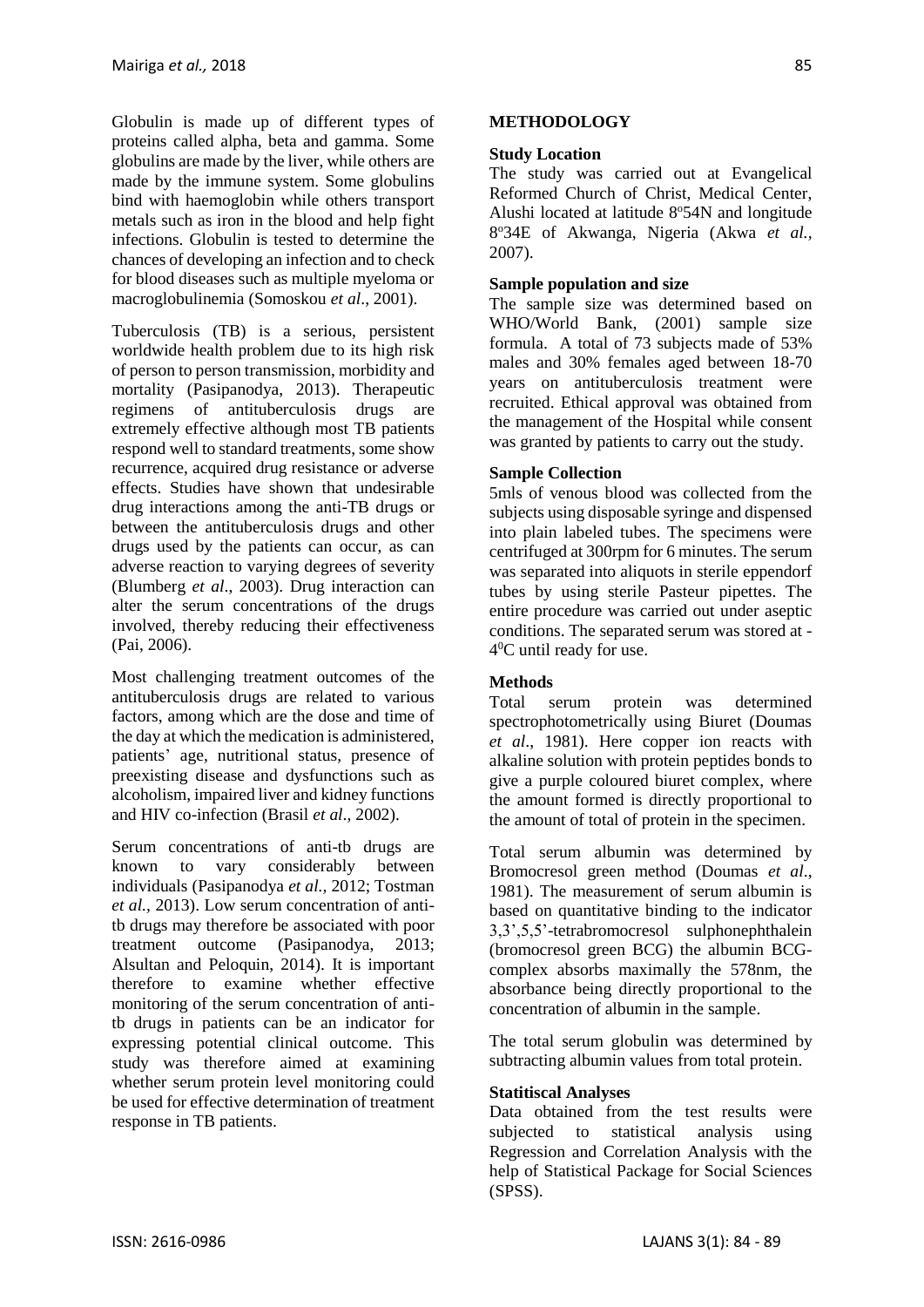#### **RESULTS**

The study population consisted of adult tuberculosis patients who were on antituberculosis drugs and a control group which comprised of healthy individuals. A total of 73 individuals, made up of 63 patients on TB treatment and 10 apparently healthy subjects who served as control. 48% of the sampled population was males while 52% were female patients respectively.

The effect of anti-tuberculosis drugs on level of serum protein in the patients and control is as shown in Table 1. The result showed total albumin was significantly  $(p<0.05)$  higher in the control group  $(43.78\pm0.40)$  compared to the test (38.20±4.24). Although the test group had numerically higher level of total serum protein (81.07±12.27) and globulins (42.87±14.51) compared to the control  $(77.66\pm4.75; 33.67\pm$ 4.54), they were not significantly different  $(p>0.05)$ .

Table 1: Effect of anti-tuberculosis drugs on levels of serum proteins in pulmonary tuberculosis patients and control

| Group                                  | Control                     | <b>Test</b>                   |
|----------------------------------------|-----------------------------|-------------------------------|
| Total protein $77.66 \pm 4.75^{\circ}$ |                             | $81.07 + 12.27$ <sup>a</sup>  |
| Albumin                                | $43.98 \pm 0.40^a$          | $38.20 \pm 4.24$ <sup>b</sup> |
| Globulin                               | $33.67 + 4.54$ <sup>a</sup> | $42.87 + 14.51$ <sup>a</sup>  |

*Mean ± standard deviation*

*Values with the same superscripts across a row shows not significantly different (p>0.05), while different superscript across a row shows significantly different (p<0.05).*

The effect of anti-tuberculosis drugs on level of serum protein in the patients and control based on gender is as presented in Table 2. The effect of anti-tuberculosis drugs on the mean level of total protein of TB patients was high in females  $(92.63 \pm 13.27)$  than male  $(74.03 \pm 10.70)$ . While in the control groups it was high in the male  $(78.67\pm5.51)$  than female  $(74.27\pm0.46)$ . The effect on gender was statistically insignificant  $(p>0.05)$ . Also the effect on the level of albumin in TB patients was high in males  $(39.20 \pm 2.52)$ than females  $(35.70 \pm 7.59)$  this was same for the control group. The effect was statistically significant in male  $(p<0.05)$  but statistically insignificant in females (p>0.05). The level of

serum globulin of TB patients was high in female test group  $(54.00 \pm 17.80$  and  $34.83 \pm 8.21$ than in males. The effect on control group was high in males  $(34.67\pm5.51)$  than in females  $(30.40\pm0.69)$ . The effect on both male and female patients was statistically insignificant  $(p>0.05)$ .

The effect of anti-tuberculosis drugs on level of serum protein in the patients and control based on gender is as presented in Table 2. The effect of anti-tuberculosis drugs on the mean level of total protein of TB patients was high in females  $(92.63 \pm 13.27)$  than male  $(74.03 \pm 10.70)$ . While in the control groups it was high in the male  $(78.67\pm5.51)$  than female  $(74.27\pm0.46)$ . The effect on gender was statistically insignificant (p>0.05). Also the effect on the level of albumin in TB patients was high in males  $(39.20 \pm 2.52)$ than females  $(35.70 \pm 7.59)$  this was same for the control group. The effect was statistically significant in male  $(p<0.05)$  but statistically insignificant in females  $(p>0.05)$ . The level of serum globulin of TB patients was high in female test group (54.00±17.80 and 34.83±8.21 than in males. The effect on control group was high in males  $(34.67\pm5.51)$  than in females  $(30.40\pm0.69)$ . The effect on both male and female patients was statistically insignificant  $(p>0.05)$ .

Anti-tuberculosis drug on the levels of serum total proteins in pulmonary tuberculosis patients according to age groups is reported in Table 3. The total protein in the test patients was higher in the age group 8-29 years  $(79.37\pm2.37)$  than the control groups  $(78.00 \pm 6.08)$ , p= 0.7352, while the test age group  $\geq$ 45 years (75.90 $\pm$ 8.95) had lower serum protein than the control  $(80.60 \pm 6.15,$  $p=0.4290$ ). In the age group >30-44 years, the control had more total serum protein  $(75.27\pm0.64)$  than the test group  $(70.70\pm7.62)$ . For the serum albumin, the control group had higher albumin content (43.97  $\pm$  0.06, 43.83  $\pm$  $0.21, 42.83 \pm 2.57$ ) across the age groups when compared to the test groups  $(39.13 \pm 2.63,$  $36.60 \pm 2.17$ ,  $39.40 \pm 1.49$ ). The level of albumin in the age group 18-29 years (0.0335) and 30-44 years (0.0045) was statistically significant while the group >45 years (0.8939) was statistically insignificant. The effect of anti-tb drugs on levels of serum globulin in patients based on age showed considerably high levels of serum globulin in the test group 18-29 years  $(40.23 \pm 2.29)$  followed by  $\geq 45$  years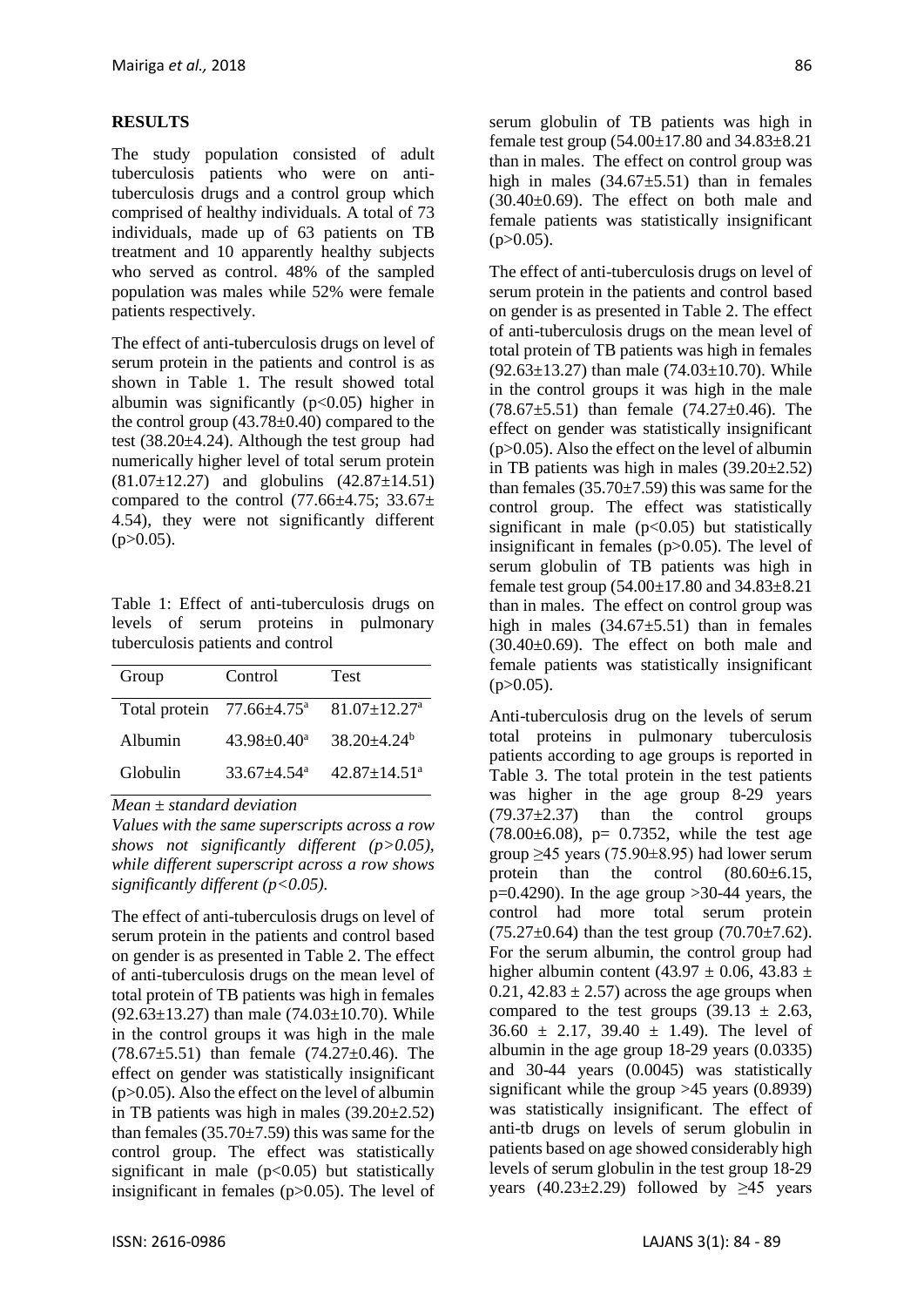$(35.70\pm7.47)$  and lastly age group >30-44 years  $(34.10 \pm 7.64)$ . When compared to the control, the age group  $\geq 45$  years (36.47  $\pm$  5.61) had higher level of serum globulin, followed by the age group 18-29 years  $(30.00 \pm 6.08)$  then age group 30-44 years  $(31.40 \pm 0.53)$ . The level of serum globulin for all the age groups were statistically insignificant (P>0.05)

Table 2: Effect of anti-tuberculosis drugs on levels of serum proteins in patients based on gender

|          | <b>Concentration of Serum Proteins</b>    |                          |                  |                                    |                         |                          |  |
|----------|-------------------------------------------|--------------------------|------------------|------------------------------------|-------------------------|--------------------------|--|
| Treatmen | <b>Total Proteins</b>                     |                          | Albumin          |                                    | Globulin                |                          |  |
|          | Male                                      | Female                   | Male             | Female                             | Male                    | Female                   |  |
|          | $74.03 \pm 10.70$<br>a                    | $92.63 + 13.27$<br>a     | a                | $39.20 + 2.52$ $35.70 + 7.59$<br>a | $34.83 \pm 8.21$<br>a   | $54.00 \pm 17.80$<br>a   |  |
| Test     |                                           |                          | $43.97 \pm 0.06$ |                                    |                         |                          |  |
| Control  | $78.67 \pm 5.51$ <sup>a</sup><br>17. 111. | $74.27 \pm 0.46^{\circ}$ | b                | $43.87 \pm 0.2^{\text{a}}$         | $34.67 \pm 5.5^{\circ}$ | $30.40 \pm 0.69^{\circ}$ |  |

*Mean ± standard deviation*

*Values with the same superscripts within a column shows not significantly different (p>0.05), while different superscript within a column shows significantly different (p<0.05)*

Table 3: Effect of anti-tuberculosis drugs on levels of serum total proteins in patients based on the ages

| Age                           | <b>Concentration of Serum Proteins</b> |                               |                               |                               |                               |                               |  |
|-------------------------------|----------------------------------------|-------------------------------|-------------------------------|-------------------------------|-------------------------------|-------------------------------|--|
| Range                         | <b>Total Proteins</b>                  |                               | <b>Albumin</b>                |                               | Globulin                      |                               |  |
| (years)                       | Test                                   | Control                       | Test                          | Control                       | Test                          | Control                       |  |
| 18-29                         |                                        |                               |                               |                               |                               |                               |  |
| $(n=12)$                      | 79.37±2.37 <sup>a</sup>                | 78.00±6.08 <sup>a</sup>       | $39.13 + 2.63$ <sup>a</sup>   | $43.97 \pm 0.06^b$            | $40.23 \pm 2.29$ <sup>a</sup> | 34.00 $\pm$ 6.08 $^{\circ}$   |  |
| 30-44                         |                                        |                               |                               |                               |                               |                               |  |
| $n = 32$                      | $70.70 + 7.62$ <sup>a</sup>            | 75.27±0.64 <sup>a</sup>       | $36.60 \pm 2.17$ <sup>a</sup> | $43.83 \pm 0.2^b$             | $34.10{\pm}7.64^{\text{a}}$   | 31.40 $\pm$ 0.53 $a$          |  |
| $\geq 45$                     |                                        |                               |                               |                               |                               |                               |  |
| $n = 19$                      | $75.10\pm8.9^{\circ}$ 2                | $80.60 \pm 6.15$ <sup>a</sup> | $39.40 + 1.49$ <sup>a</sup>   | $42.83 \pm 2.57$ <sup>a</sup> | $37.70 \pm 7.47$ <sup>a</sup> | 36.47 $\pm$ 5.61 $\mathrm{a}$ |  |
| Mean $\pm$ standard deviation |                                        |                               | $n=$ number of subjects,      |                               |                               |                               |  |

*Values with the same superscripts across a row shows not significantly different (p>0.05), while different superscript across a row shows significantly different (p<0.05)*

## **DISCUSSION**

In many diseases conditions, the serum proteins are altered. The general direction is a decrease in albumin and an increase in globulin concentrations respectively. These changes are familiarly recognized as alteration in the albumin/globulin ratio, and the standards usually accepted are those derived from chemical precipitation techniques. This study therefore highlighted the complex relationship that exists between treatment outcome and

disease state from the serum protein perspective.

While most of the observed changes are not in themselves diagnostic, they are indicative of the severity or other wise of the clinical state. Thus, study of these changes is more likely to yield information of clinical progress than to be of diagnostic help. Among the changes which occur on the serum protein of the patients suffering from pulmonary tuberculosis as observed in this study is the lowering of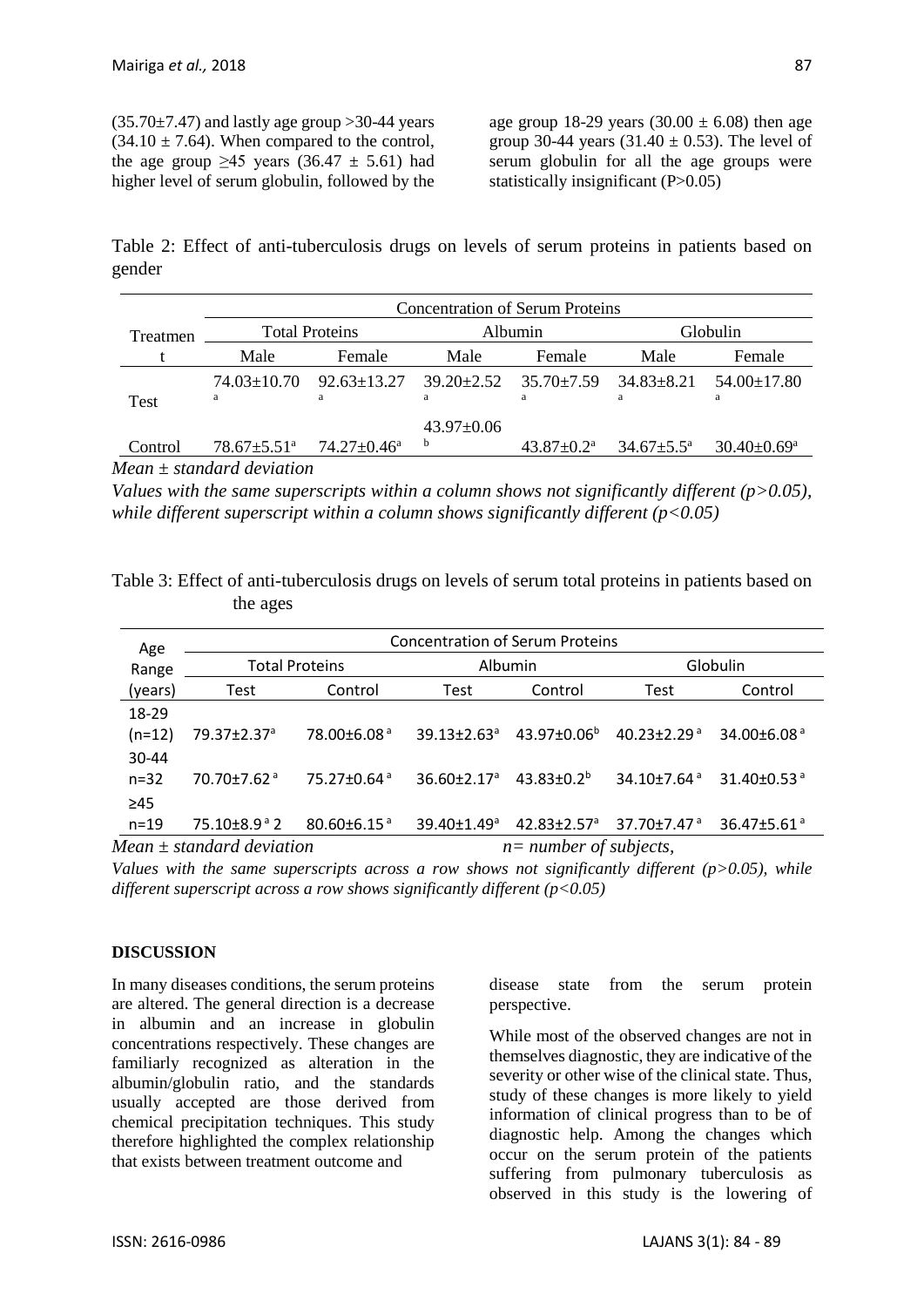albumin level in the Tb. patients. Attention has earlier been drawn to this fact by Um *et al*., (2007). This implies that our finding agrees with Um *et al*., (2007)

Low level of serum albumin as recorded in this study has possible treatment implication. Serum albumin is said to account for 55% of the blood proteins and serves as a major contributor in maintaining the osmotic pressure of plasma and also assist in the transport of lipid and steroid hormones. Since albumin is essential for maintaining the osmotic pressure needed for proper distribution of the body fluids between blood vessels and body tissue, its absence or near absence in TB infected individuals may result in the movement of fluids out into the tissues and may consequently, result in poor treatment response.

From our results it is evident that albumin in healthy population is higher, as compared to tuberculosis patients while globulin is lower when compared to tuberculosis patients. Our result showed a decrease in albumin concentration, an increase in the levels of total protein and globulin in pulmonary tuberculosis patients. This agrees with the findings of other researchers (Tappero *et al.,* 2005; Um *et al.,*  2007; Holland *et al*., 2009). High level of total globulin in TB patients as observed in our study is of beneficial effect to the infected patients. Globulins play vital role in the system. Globulin boosts individual immunity. Some bind with hemoglobin while others transport metals such as iron in the blood and help to fight infection.

Although there have been several reports that showed low anti-TB drug levels in patients with Tuberculosis, (Tappero *et al*., 2005; Um *et al*., 2007; Srivastava *et al*., 2010). Few of such studies have examined whether low drug concentrations affect patients response to TB treatment (Weiner*,* 2005; Heysell *et al*., 2010; Srivastava, 2011). In this study we could not also establish any correlation between treatment outcome and drug concentration in serum level, as most challenging treatment outcomes of antituberculosis drugs are associated with various factors as; dose, time of drug administration, patients' age, nutritional status, dysfunctions such as impaired liver and kidney function and HIV co-infection (Basil *et al.,* 2002) However, this line of studies is

necessary in order to continuously monitor treatment progress in TB patients

### **Conclusion**

This study highlighted the complex relationship that exists between biochemical parameters and disease state. Serum concentration of antimycobacterium drugs are known to vary considerably between individuals, therefore monitoring serum levels in standard treatment settings will promote clinical outcomes. Subsequent studies should therefore focus attention on the relationship of individual genetic variability, drug metabolism and serum protein level in patients undergoing Medicare.

#### **Acknowledgment**

The authors are grateful to the Management and Staff of the Medical center for availing use the facility and patients to conduct our research.

### **Conflict of interest**

The authors declared no conflict of interest.

### **REFERENCES**

- Adkins, J. N. (2010). "Towards a human blood serum proteome: analysis by Multidimensional separation coupled with mass spectrometry ". *Molecular & cellular proteomics,* **1**(12): 947-955
- Akwa, V. I., Bimbol, N. I., Samaila, K., L. and Marcus, N. D. (2007): *Geographical Prospective of Nasarawa State*. Onaivi Printing & Publishing Company Limited Keffi, Nigeria. 3pp.
- Alsultan , A and Peloquin, C.A. (2014). Therapeutics drugs monitoring in the treatment of tuberculosis: an update .*Drugs.* **74**: 839-854.
- Anderson, N.L. and Anderson, N.G. (2007) " High resolution two dimensional electrophoresis of human plasma protein . Proceedings National Academy of Sciences. **74** (12): 5421-5425
- Blumberg , H.M., A. Koitzsch and A. Gozar (2003). America Thoracic society/centers for disease control and prevention/infectious diseases. *Society of America treatment o tuberculosis,* **167** (4):603- 62